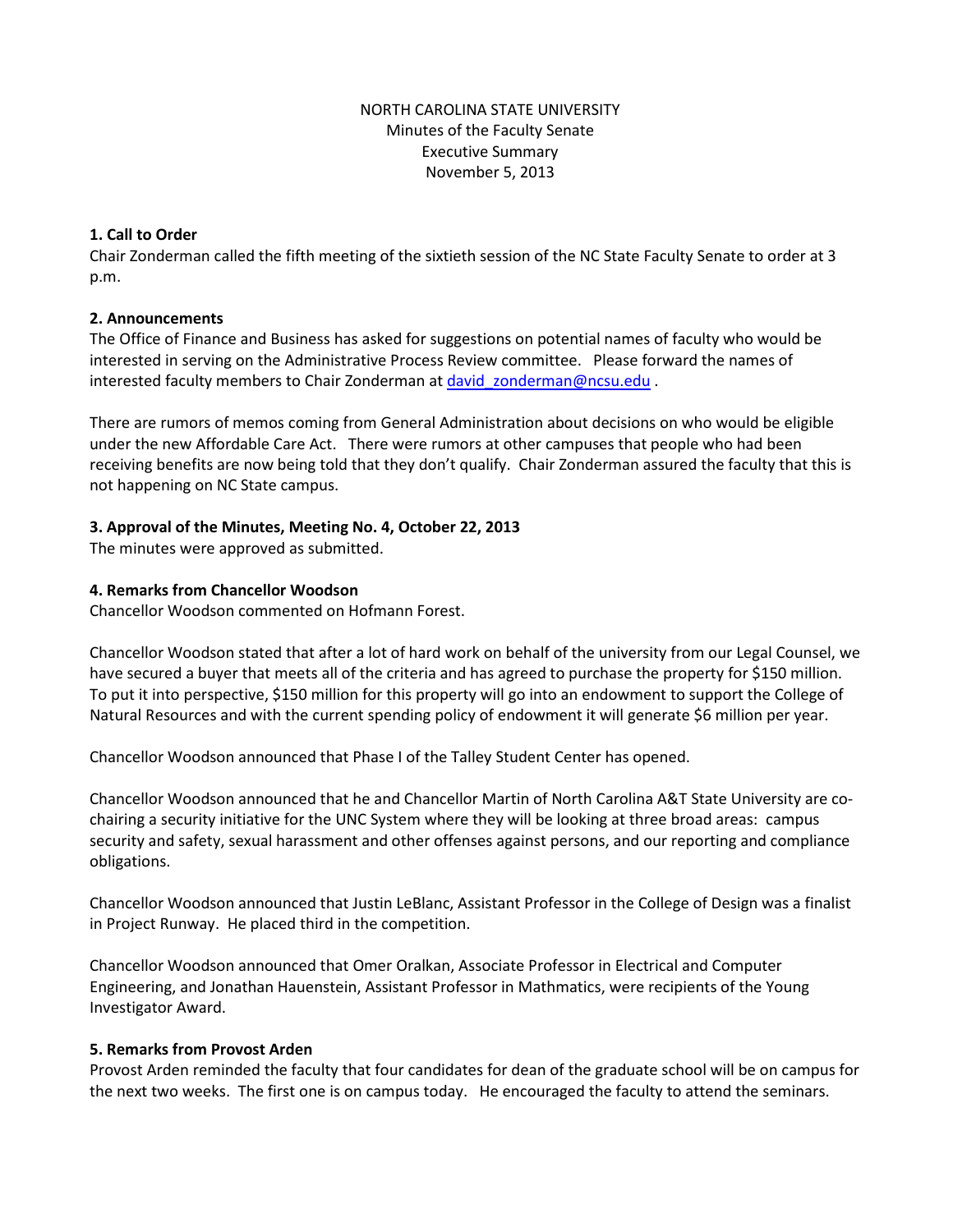Provost Arden announced that Deans Weiss and Braden will be up for their five year comprehensive reviews in the spring.

### **6. Alternative Funding Sources for the University**

Vice Provost Bristol reported that if we are going to continue to make progress on the Strategic Plan there needs to be financing for it. There are groups across campus that are looking at potential financial resources, looking at better efficiencies, but this is an effort that everyone can contribute to. A website has been developed (go.ncsu.edu/ideas) where anyone can go to and submit ideas.

Vice Provost Bristol presented a PowerPoint entitled ["Financing the Strategic Plan"](http://www.ncsu.edu/faculty_senate/documents/AlternativerevenuesSenate2513.pdf)

# **7. Park Scholars Program**

Eva Feucht, Director of the Park Scholars Program reported that it is a four-year program and the students can choose any major. They recruit for scholarship, leadership, service and character and that is also how they make selections. In the last three years their numbers have been growing. The out of state applicants doubled between 2010 and 2012 application years, which are important for a number of reasons. The Park Foundation requires that at least one third of the students come from other states. This year's applications are at almost 1700 students.

Feucht stated that it puts it into perspective to say that the Hofmann Forest sold for \$150 million and will generate \$6 million a year for the College of Natural Resources. That is what the Park Scholars Program would mean to be fully funded. The Park Scholars Program received a \$50 million gift, but at the same time that only funds about 40% of the program. She stated that they are just beginning with their fundraising.

### **8. Old/New Business**

*Resolution on Public School Teachers and Advanced Degrees – First Reading*

The resolution was presented for a first reading. The resolution will be presented for a second reading and discussed at the next meeting.

### *UNC Faculty Assembly Resolution on Core Competencies*

Past Chair Kellner stated that the resolution has been worked on by four groups at the Assembly and that it is important that all of the Senates endorse the document so that it will go to the Board of Governors as a united front. He explained that in the implementation of the Board of Governors Strategic Plan there is a lot of information on General Education. The Assembly remains concerned that this remains in the hands of faculty and faculty at the campus level.

A motion passed with unanimous consent to endorse the resolution.

### **9. Issues of Concern**

Senator Krause presented an issue of concern on there not being automatic doors on one side of Phase I of the Talley Student Center.

Chair Zonderman stated that the issue will be discussed in the Executive Committee meeting and assigned to a committee.

### **10. Adjourn**

A motion passed to adjourn the meeting at 4:26 p.m.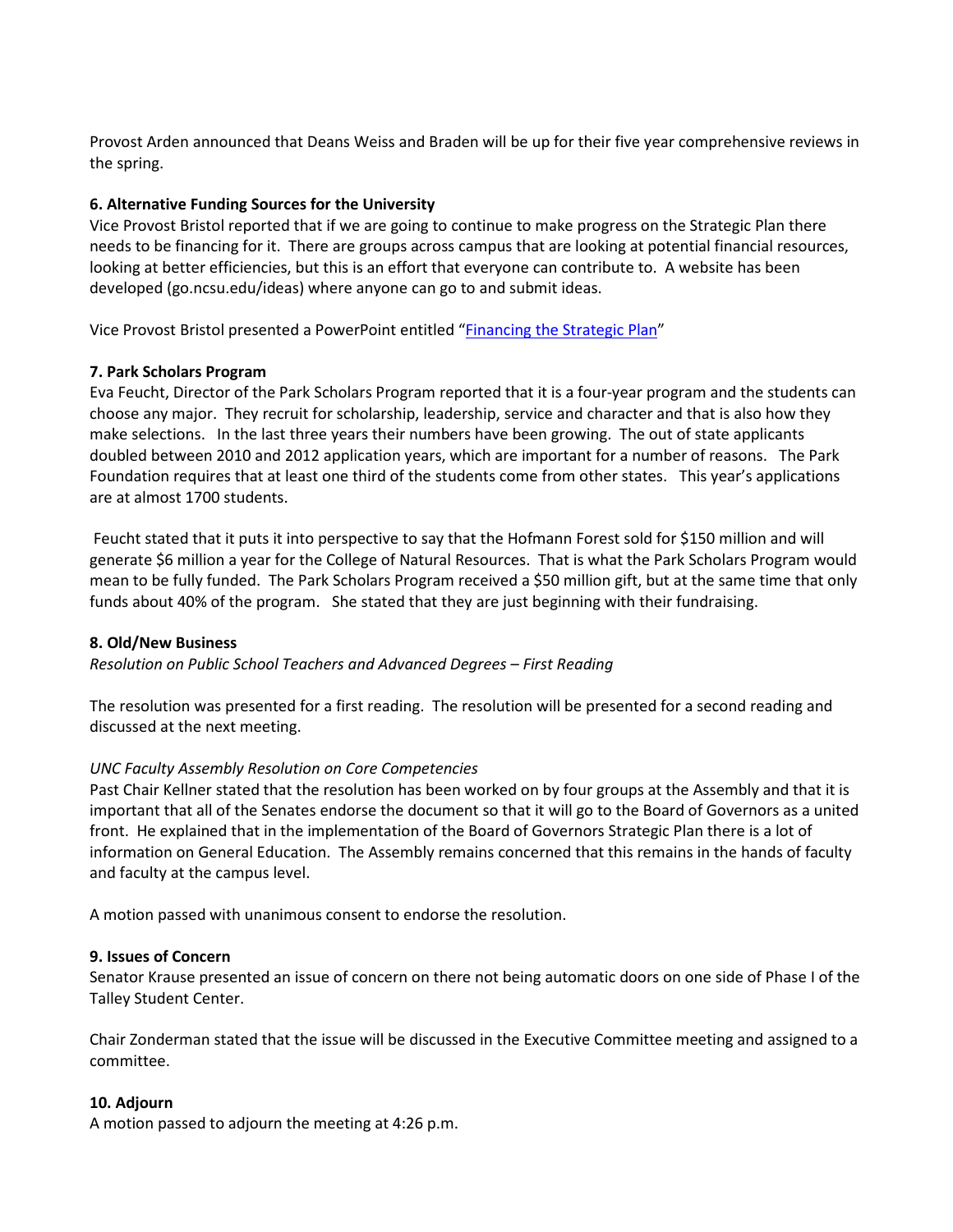NORTH CAROLINA STATE UNIVERSITY Minutes of the Faculty Senate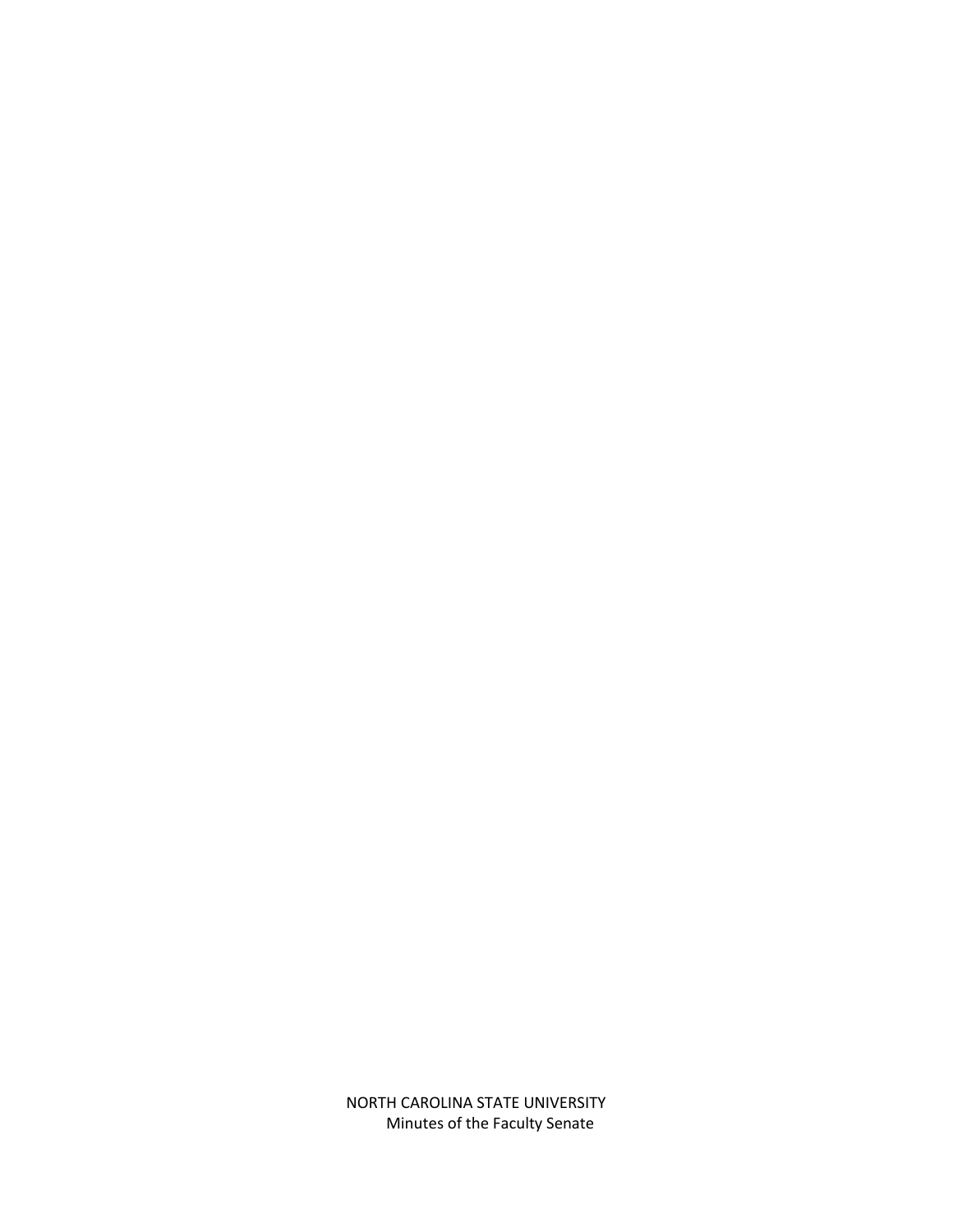**Regular Meeting No. 5 of the of the 60th Session: Faculty Senate Chamber November 5, 2013**

**Present:** Chair Zonderman, Immediate Past Chair Kellner, Secretary Daley, Parliamentarian Weiner, Provost Arden; Senators Aday, Aspnes, Bartlett, Bernhard, Borden, Bourham, Devetsikiotis, Fuentes, Heitmann, Holden, Knopp, Krause, Lucia, Lunardi, J. Moore, M. Moore, Njah-Abbenyi, Rucker, Tyler, Williams

**Excused:** Senators Ade, Allaire, Bradley, Fleisher, Funkhouser, Morgado

**Absent:** Senators Bird, Edwards, Knowles, Laffitte, Marks, Penrose, Spontak, Sztajn

**Guests:** Betsy Brown, Provost's Office; Chancellor Woodson; P. J. Teal, Chancellor's Office; Eileen Goldgeier, Vice Chancellor & General Counsel; David Bristol, Vice Provost, Academic Resource Management; Eva Feucht, Director, Park Scholars Program; David Hunt, News Services

# **1. Call to Order**

Chair Zonderman called the fifth meeting of the sixtieth session of the NC State Faculty Senate to order at 3 p.m.

# **2. Announcements**

The Office of Finance and Business has asked for suggestions on potential names of faculty who would be interested in serving on the Administrative Process Review committee. Please forward interested faculty names to Chair Zonderman at david zonderman@ncsu.edu .

There are rumors of memos coming from General Administration about decisions on who would be eligible under the new Affordable Care Act. There were rumors at other campuses that people who had been receiving benefits are now being told that they don't qualify. Chair Zonderman assured the faculty that this is not happening on NC State campus.

# **3. Approval of the Minutes, Meeting No. 4, October 22, 2013**

The minutes were approved as submitted.

# **4. Remarks from the Chancellor**

Chancellor Woodson commented on the Hofmann Forest.

Chancellor Woodson stated that the endowment board of the university is the owner of the Hofmann Forest. In 1934 Dean Hofmann encouraged a group of private citizens to engage in raising money for the purpose of purchasing the forest for the education and research benefit of the School of Forestry, which is now the College of Natural Resources. In the mid-seventies the Forestry Foundation transferred that asset to the endowment of the university overseen by the endowment board for a number of reasons, not the least of which was to ensure that it had a proper way to manage and to pay for the management of the property.

Chancellor Woodson stated that the Forestry Foundation came to the endowment board and said they would like to sell the property for the benefit of the College of Natural Resources if a number of criteria could be met. Those criteria that were outlined by the College of Natural Resources were four fold. The first was a reasonable price that made selling the property worth selling; Secondly a continued recognition of Dr. Hofmann's legacy and the maintenance of the Memorial Center that celebrates what he meant to the College of Natural Resources; Third that the property remains accessible to the faculty and the students in the department or in the college for the purpose of research and education to ensure that some of the work that is going on there could continue. Those were the three that the Forestry Foundation asked the Endowment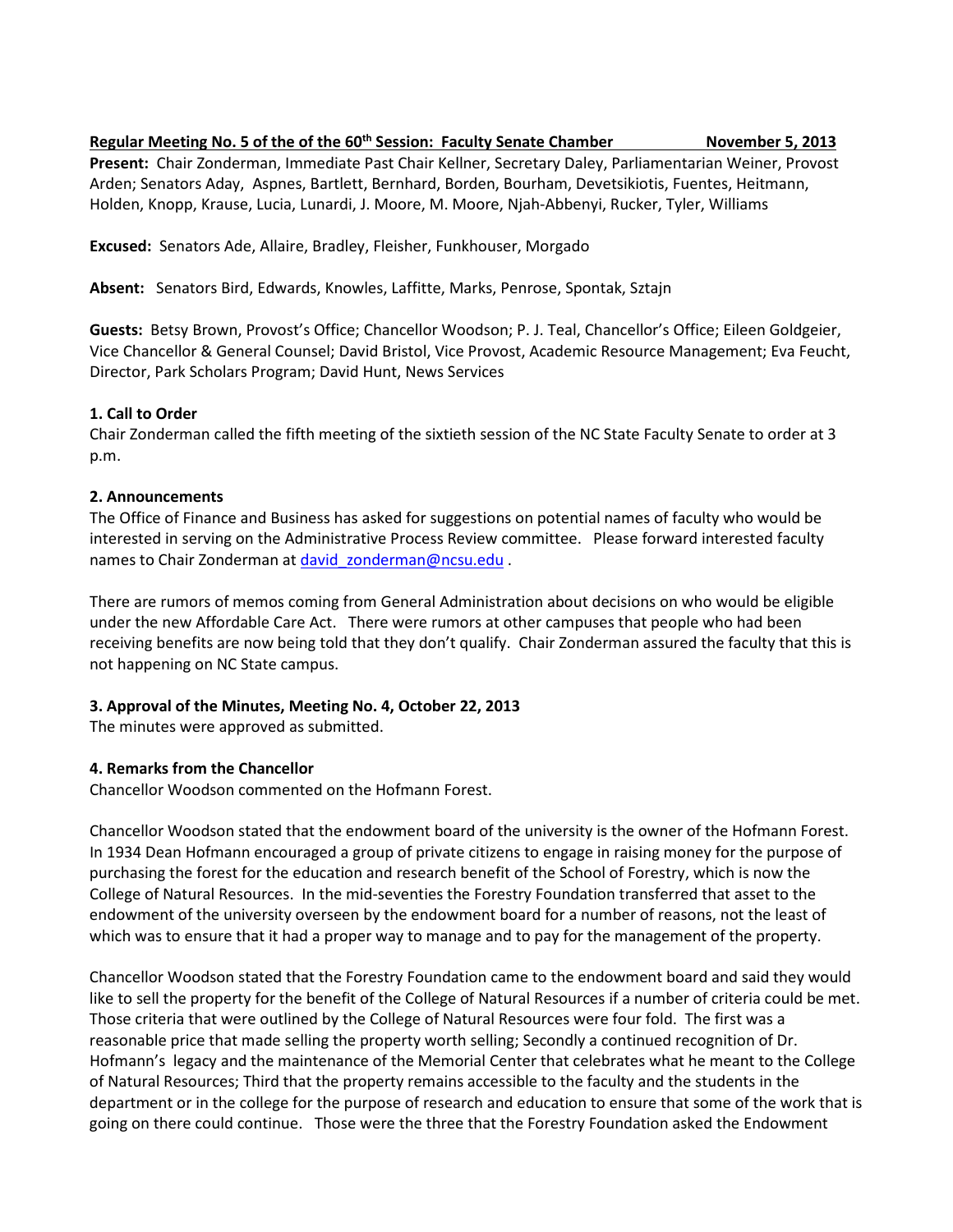Board to consider. The Endowment Board thinking more holistic about this for the university decided to add a fourth, which is that any prospective buyer would agree to enter into negotiations with the military for the purpose of military easements, which are critical for ongoing activities at Camp Lejeune.

The bottom line is, after a lot of hard work on behalf of the university from our legal counsel, we have secured a buyer that meets all of those criteria and who has agreed to purchase the property for \$150 million. To put it in perspective, \$150 million for this property will go into an endowment to support the College of Natural Resources and with our current spending policy of endowment it will generate \$6 million per year. The average income off the forest for the past ten years has been \$2 million and the average income for the last two years has been \$800,000, so this is a tremendous economic benefit for the college and will provide a long term resource that will ensure that we educate students, hire and retain outstanding faculty and provide research funding for the faculty.

Chancellor Woodson stated that the current research environment within the college, 98% of research projects within the College of Natural Resources are done somewhere other than the Hofmann Forest. There are research projects on the Hofmann Forest and only one of which is funded by a private company. The good news is we have negotiated with the buyer and they will continue to provide access to those research projects. We haven't done education on the forest since the early seventies when the forest count and the hands on forest movement were moved to Hill Forest in Durham.

Chancellor Woodson stated that it is true not everyone agrees with this, but it is also true that the CNR Foundation and the University Endowment Board thought long and hard for a long period of time. The discussion has been discussed within the college overlapping two deans and while it is true that certain faculty within the college aren't happy about this, it isn't true to suggest that there hasn't been ample conversation about it both within the university and externally across the state with stake holders.

Chancellor Woodson stated that the forest has not been sold, but we have an agreement to purchase. We hope it will be because it will be transformative for the College of Natural Resources to have an endowment of that magnitude.

### *A faculty member from CNR – Do you have any idea when things will move forward?*

Chancellor Woodson responded that both parties are anxious to resolve this as quickly as possible, but an 80,000 acre piece of property is not a trivial thing to transfer hands, so his prediction is that it could be several months.

### *At the present time is there a legal impediment?*

Chancellor Woodson stated that there is a law suit that he doesn't want to discuss, however he stated that they think it is important that people have their voices heard, but they don't believe that there is any legal impediment. Most people that are opposed have suggested that this is owned by the state and as a result, state policies have to be followed, but it's not. It never has been: it was owned first by a private foundation and since 1977 is owned by the Endowment Fund Board, that is separate from the university. The Endowment Fund statue gives us the authority to maintain and sell assets for the benefit of the university.

# *If I read the comments correctly one of the concerns is that the conditions that the buyer has to meet wouldn't be transferable if the buyer decides to sell again. Can you comment on that?*

Chancellor Woodson responded that it is true. The reality is that we have every reason to believe that the biggest value to this property is its value to the military and the military has every interest in this property remaining a dark, working forest. The buyer has said publicly that they have no intention of making changes to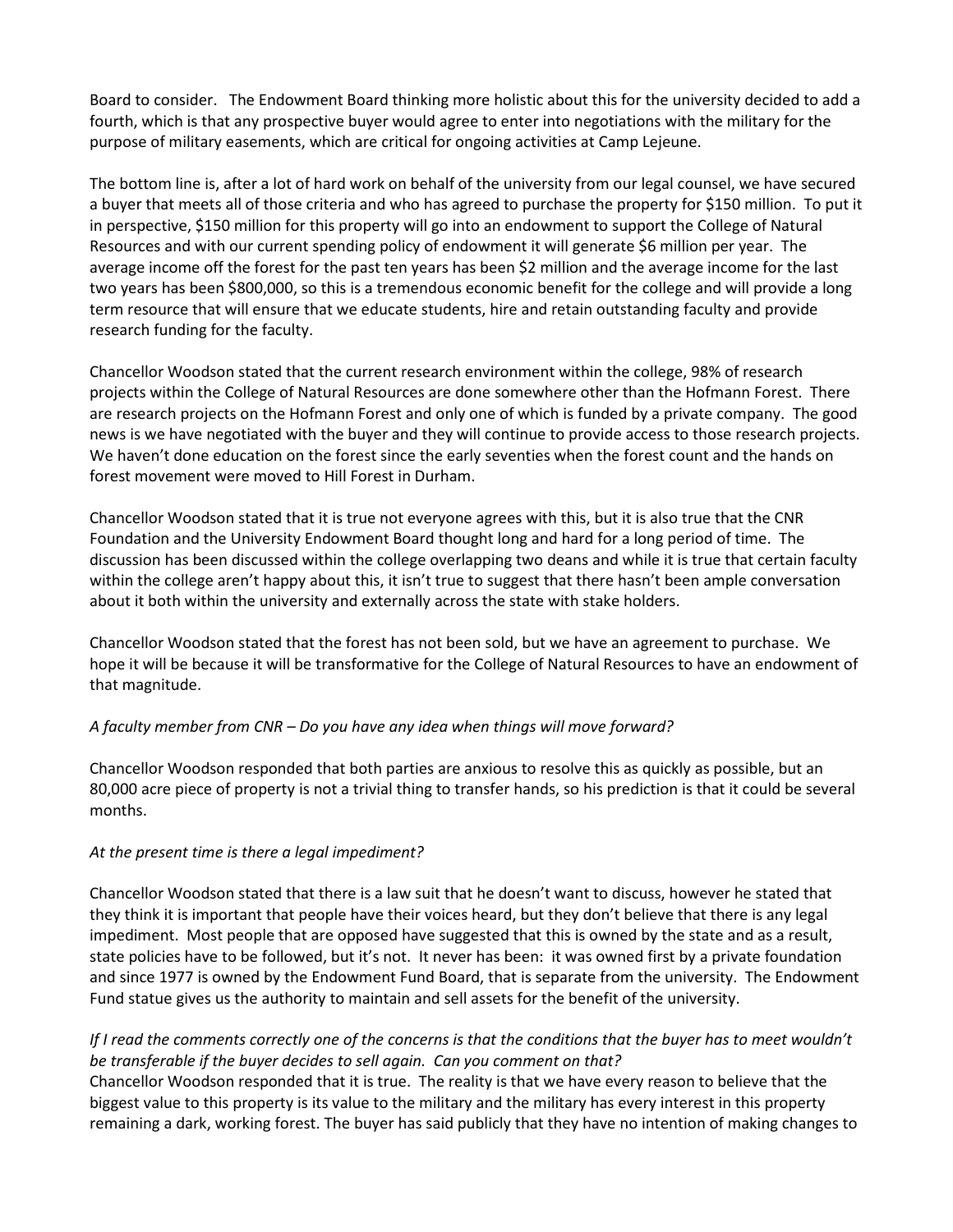the way the forest is managed at this point and time, but it is true that as the owner of the forest, after they buy it, they could sell it and it is true that if they do sell it we have no recourse.

*With respect to the military I always thought it would behoove us to seek as much leverage as we could because it seemed that their interests were extremely high and now that this is written into a contract I don't understand why we didn't pursue that.* 

Chancellor Woodson stated that they did for six years. The difference is that our leverage over the military is not nearly as great as a private land owner. The reality is as long as we owned the property there wasn't a lot of leverage. He personally believe that the leverage is greater, but the university's responsibility is to support the College of Natural Resources and the foundation that supports the college and the Endowment Board that holds the asset thought that this was in the best long term interest of the College of Natural Resources.

### *Will the money be received in one lump sum?*

Chancellor Woodson responded almost, there is a small portion of it that would be paid over a five year period, but it would be a lump sum of \$125 million immediately. We are actually benefitting financially from the deferred payment.

# *Is the \$6 million dollars earmarked for CNR or will the rest of the university also benefit?*

The Chancellor's response was the money will be for the sole benefit of CNR.

Chancellor Woodson announced that Phase I of the Talley Student Center has opened.

Chancellor Woodson announced that he and the Chancellor of North Carolina A&T State University are cochairing a security initiative for the UNC System. They will be looking at three broad areas: campus security and safety, sexual harassment and other offenses against persons, and our reporting and compliance obligations. These are campus responsibilities and not a system responsibility. He stated that the Board of Governors, given some of the things that have happened in recent years, would like to be assured that all the campuses are thinking holistically about this in a comprehensive way and that if there are any policy requirements at the system level that are thoughtful about that. He stated that he doesn't see any evidence that the UNC System office wants to assume responsibility for our police force or for our annual obligation to report to the clearinghouse for crimes or alleged crimes on campus.

### *Questions and comments*

*The last couple of years there was a security master plan process going on, what became of that?*

Chancellor Woodson stated that the Provost has led an effort to ensure that all of our residence halls and the areas around our residence halls are well lit and have cameras for security. There have been a lot of attempts to improve passage way areas with lighting and security cameras.

### *Is there any push to get a keyless system on campus?*

Chancellor Woodson stated that the residence halls to the extent possible they are trying to move toward identification systems, but in terms of campus buildings that is a challenge.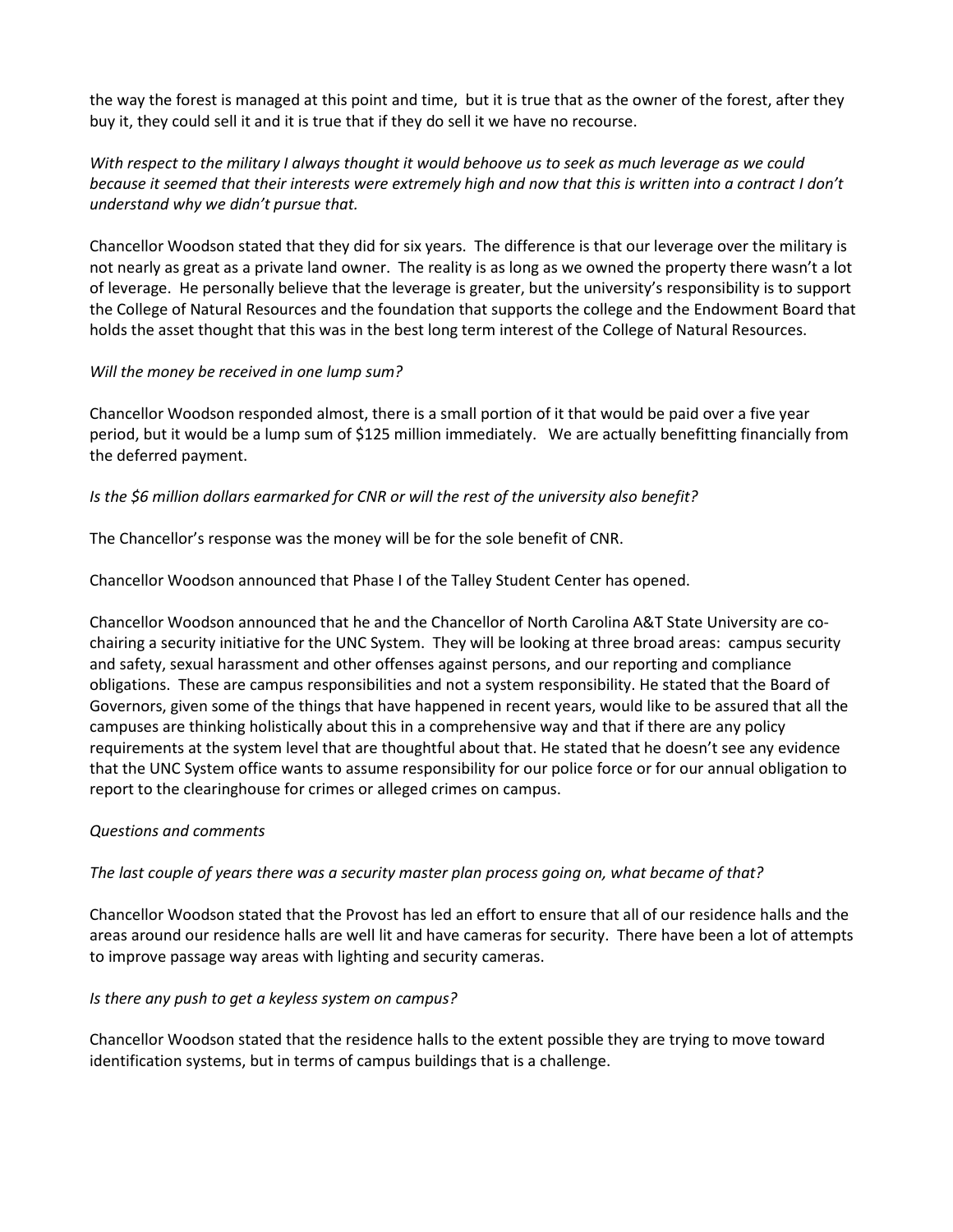Chancellor Woodson announced that Dr. Walt Wolfram from English is being honored as being one of six recipients of the North Carolina Award, which is the highest award for a scientist, literature and humanities in public service.

Chancellor Woodson announced that Justin LaBlanc from the College of Design was a finalist in Project Runway. He placed third in the competition.

Omer Oralkan, Associate Professor in Electrical and Computer Engineering, and Jonathan Hauenstein, Assistant Professor in Mathmatics, were two recipients of the Young Investigator Award.

### **5. Remarks from Provost Arden**

Provost Arden reminded the faculty that the four candidates for the dean of the graduate school will be on campus for the next two weeks. The first one is on campus today. He encouraged the faculty to attend the seminars.

Provost Arden announced that Dr. Weiss and Dr. Braden will be up for their five year comprehensive reviews in the spring. He encouraged the faculty to be engaged, because he feels that faculty engagement in those leadership reviews are very important.

*Past Chair Kellner asked the Provost if he would inform the faculty of the names of the candidates and where they are coming from.*

Provost Arden stated that of the four candidates who are coming, one had a conflict and asked that their name not be made public until they arrive. The decision was made not to publicize anyone's name until a few days beforehand, but after being questioned on that decision, he has decided to publish the candidate's names.

Provost Arden stated that they are extraordinary candidates and some are sitting deans at other institutions. They are all external candidates.

### **6. Alternative Funding Sources for the University**

Vice Provost Bristol reported that if we are going to continue to make progress on the Strategic Plan there needs to be financing for it. There is a number of groups across campus that are looking at potential financial resources, looking at better efficiencies, but this is an effort that everyone can contribute to. A website has been developed (go.ncsu.edu/ideas) and anyone can go to it and submit ideas. There are eight different categories that are given and a group of individuals are looking at the various ideas that are coming in and trying to strategize which will have the biggest impact, so they can implement the other part of the strategic plan.

Vice Provost Bristol shared his experience as an American Council on Education Fellow, 2012-2013. He stated that it was a great experience. He was placed at Ohio State University where he got the opportunity to visit numerous other institutions and had four intensive weeks retreat with the ACE Program part of which looked at what folks are doing in revenue generation.

Vice Provost Bristol presented a PowerPoint entitled ["Financing the Strategic Plan"](http://www.ncsu.edu/faculty_senate/documents/AlternativerevenuesSenate2513.pdf)

Vice Provost Bristol report:

Century Bonds or debt, you can always borrow to make things happen. These are taxable bonds. You can't use nontaxable money to fund income generating things. Debt is one of the ways to do this. It does affect your future bond ratings you have to watch how much you incur on a campus.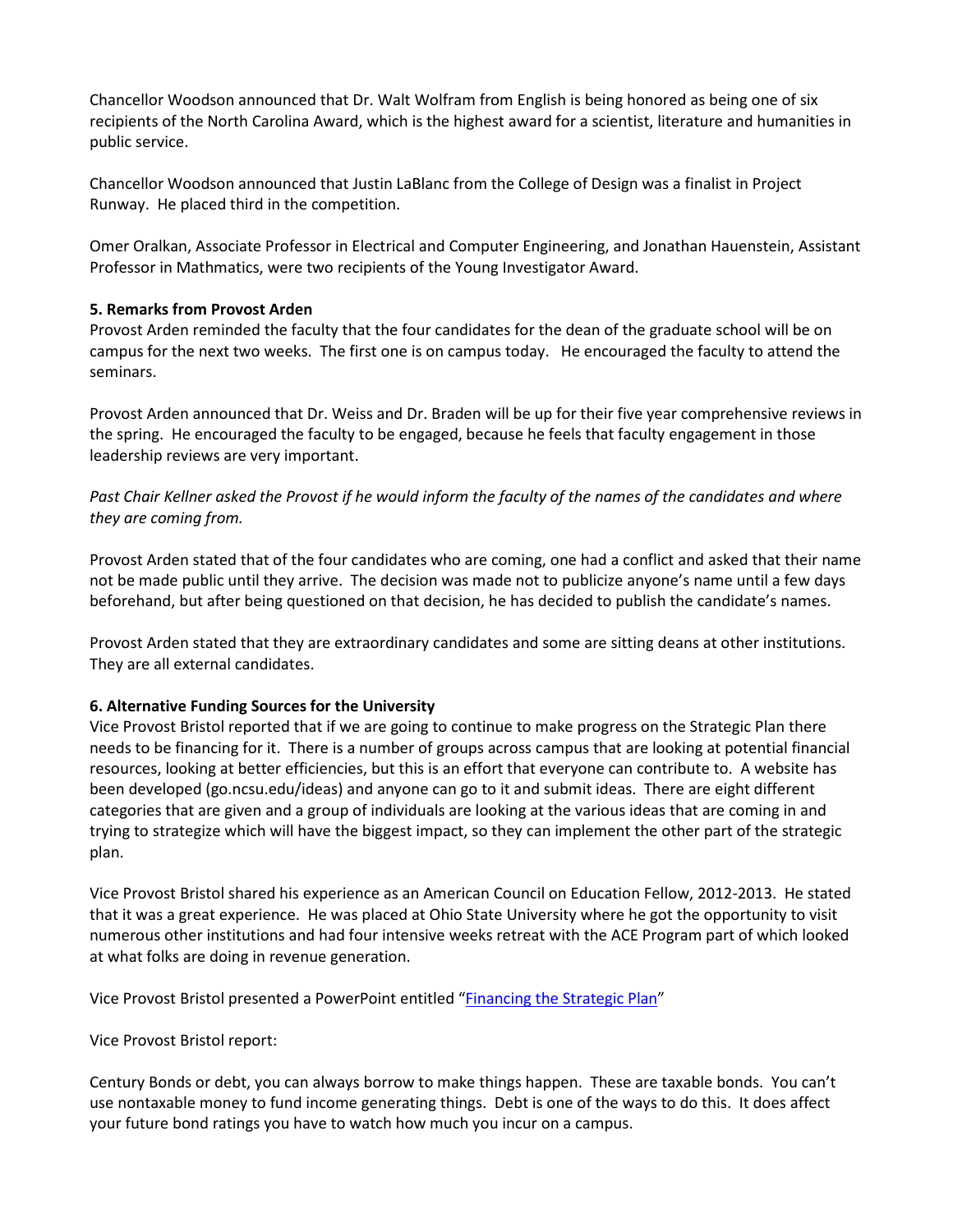*Question from Faculty member: Am I correct in understanding that Ohio State borrowed one half billion dollars at 4.85%, which is approximately the return that we would be getting on the Hofmann Forest, so is this the general expectation for university investments? Then they are going to invest that for a \$3.5 billion return, in other words this is really borrowing money, paying interest to invest it, and get the interest.*

Vice Provost Bristol stated that they invested \$12 million. If they had invested \$10 million they would have had 4.04 percent and that is what they would have had to achieve to get \$500M at the end of 100 years. That is the miracle of compound interest.

### *What is their endowment right now?*

Bristol stated that he doesn't know, but when he was there they had \$2 billion in construction happening on the campus and 1.1 of which was the Cancer Center.

*Of this money how much are they going to internally versus externally generate the interest payment if nothing else on the overall loan?*

*Bristol stated that he doesn't know the answer to that.* 

*Asset Monetization*—Campuses are looking at a lot of things to monetize whether it be Forest or Electric Grid, Golf Courses, or Airports and how to turn that into money so that it can be invested into the academic core.

*Affiliation Agreements* are being evolved at a lot of universities. Ohio State did one with Huntington Bank and that bank got to put its ATMS all across campus. It's a fifteen year agreement. They received an upfront payment of \$25 million and the bank also agreed to invest \$100 million in the surrounding community and that money that is invested has a revenue sharing aspect to it and a percentage of that money comes back to the university. Banking is something everybody does and it would be a good function to have on campus that people will use , but other things are being looked at like insurance, travel, etc., so that money was invested back, \$10 million went into an endowment to improve classrooms and technology on campus.

Like many universities Ohio State had a lot of different outlets for official university apparel and decided to renegotiate that down to two and those two companies made an upfront payment to them of \$23 million that is being invested back into the university and guaranteed an increase in their annual sales. The agreement will add \$4.5 million annually from apparel sales to the university.

On the academic side what they call STEP: Second Year Transformational Experience Program where they are requiring all students to live on campus for 2 years rather than one. This academic justification is that students that are living on campus two years have a higher retention and graduation rate and it provides a funding stream for the university. He noted that like anything else there are some controversies that go along with these things.

*Decreasing Expenses* – Vice Provost Bristol highlighted things that are legally challenging or impossible in the state of North Carolina such as strategic vendor initiatives. He stated that there is much more freedom at Ohio State than we have here in North Carolina because of the laws that we act under. Decreasing the number of vendors, saying that you have to know exactly how much paper you are going to use or pretty close, which is one of the things that would be more difficult here than it was in Ohio. Moving to paperless systems, a lot of places are going that way as well as using shared services.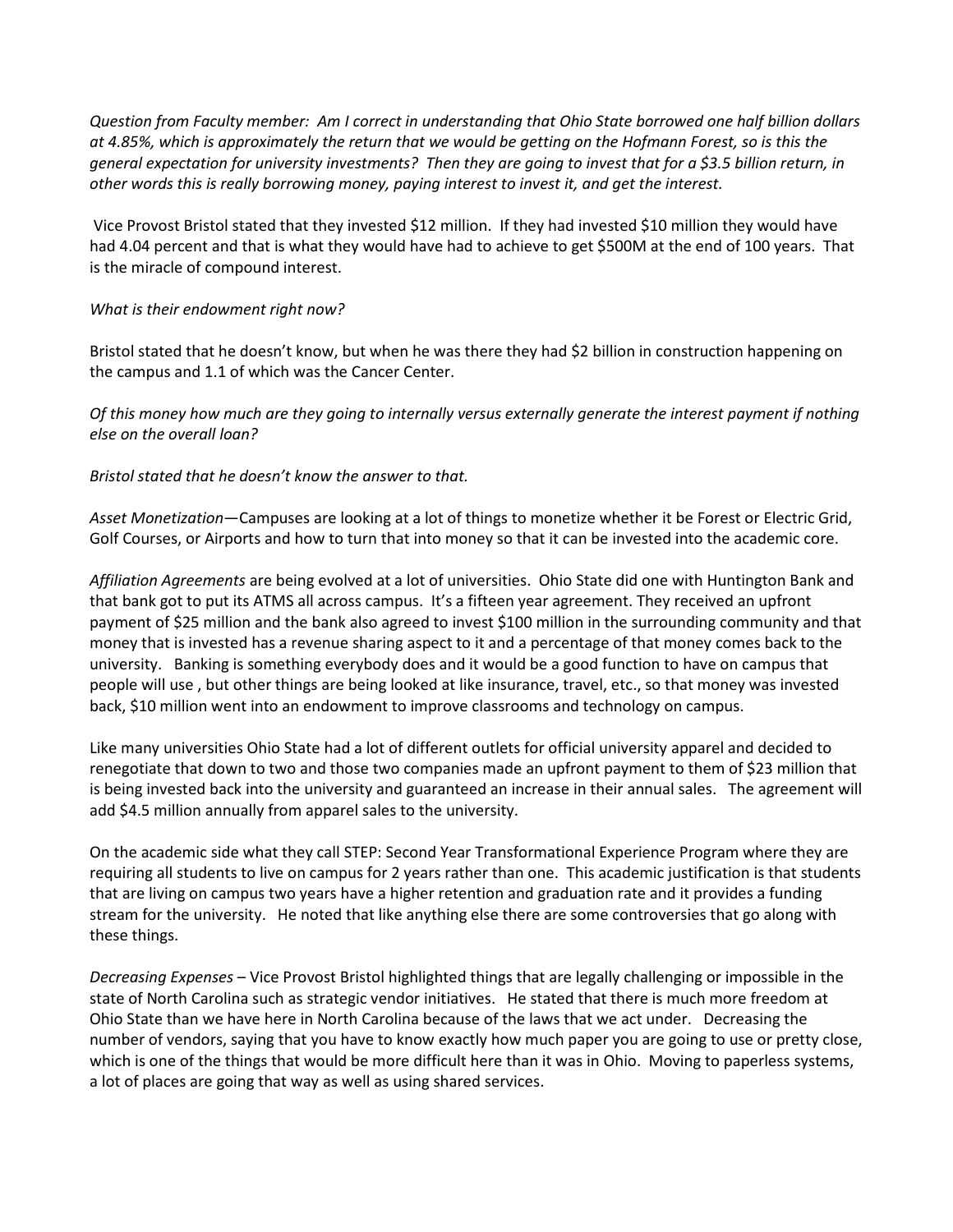Bristol stated that some other traditional academic examples are using online instructions so you don't have as much overhead for delivering your academic efforts, increasing offerings in continuing education, educational travel programs for alumni, increased fund raising, etc.

Bristol stated that Ohio is another state like North Carolina where fracking and to obtain natural gas is a big controversy and state agencies were told that they had to look at what the economic justification would be for that versus if we tackle natural resources.

Bristol stated one thing he would like to mention is green efforts. People will sometimes donate for green efforts that may not donate for others. North Carolina has a long book that if you donate to a non- profit for the purpose of purchasing renewable energy property the donor can get that 35% tax credit and there is a number of universities across the country that are using various renewable energy strategies to decrease their long term energy cost. We have done a lot here on this campus to decrease energy cost. This is just another mechanism and everything from geothermal wells to windmills to other things are being used across campus. This would be an energy endowment to get people to donate the money up front. They would get a much better return as far as their tax credit versus a write off.

### *Quesitons and Comments*

### *As a follow up to distance education, do we have any group here at the university that is looking into that?*

Provost Arden stated that the funding models even by the big ones are not going to work out. With respect to other models of Distance Education, Georgia Tech has announced a \$6,000 master's degree. They are going to lose money. He stated that we have to be this whole new world of distance education, something that we have to explore and be very cautious about and quite frankly we have an aptitude right now that we have to resolve in the way we build and the way money flows back and faculty with respect to distance education versus on campus courses.

# *To your knowledge, how thoroughly has the NC State properties been examined with regard to Natural Resources, gas and oil in particular?*

#### *Also do you know if we did have a hit somewhere on campus, could we keep any money from it?*

Bristol responded the he doesn't know because our relationship with the state is much different than it is in some other states.

### *How much does Ohio State get from the State of Ohio, what percentage of their revenues?*

Bristol stated that their state appropriation was \$470 million when he was there and about \$2.2 billion was in the medical facility.

#### *How much does Ohio State receive from the military?*

Bristol stated that he never saw it broken down as far as anything from the military, just the state appropriations versus their other sources of revenue.

#### **7. Park Scholars Program**

Eva Feucht, Director of the Park Scholars Program, reported that the Park Scholars Program is four years and the students can major in anything that they want. Scholarship, leadership, service and character is what they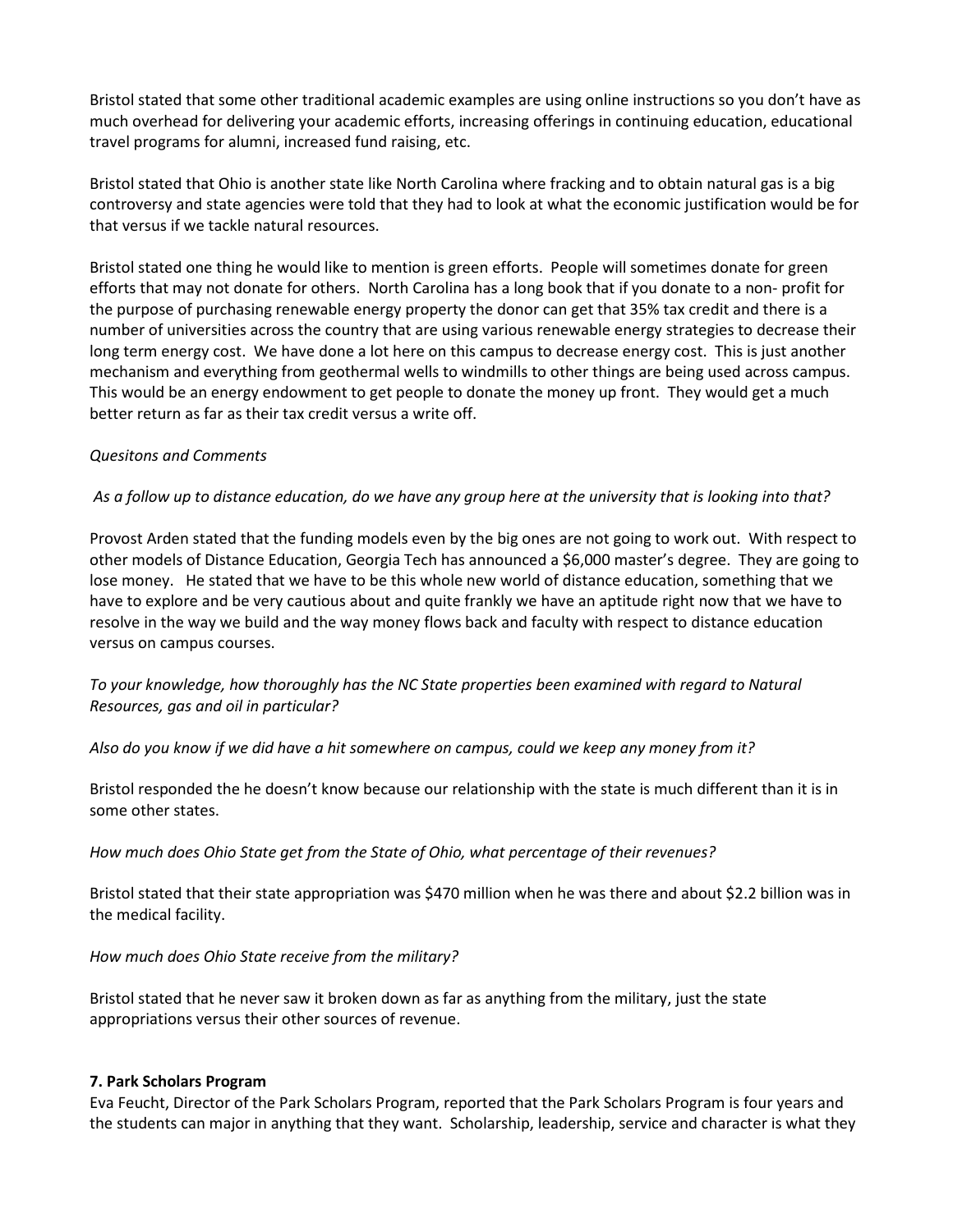are recruiting for and that is also what they select for. In the last three years their numbers have been growing. The out of state applicants doubled between 2010 and 2012 application years, which is important for a number of reasons. The Park Foundation requires that at least one third of our students come from other states. This year's applications are at almost 1700 students.

Feucht stated that the second thing they focus on is enrichment, four years of developmental programing around scholarship leadership service and character. One of the ways that involves faculty is to serve as a Park Faculty scholar. There are two faculty members for each cohort. They come in with them, spend four years with them and help the staff plan activities for the students.

The faculty members are involved in enrichment and mentoring which include advice and support to students. Beyond that Faculty mentors help the students apply for grants. The program has a grant pool available, which is not huge but it makes a difference. It is seen as an educational opportunity and not everyone gets a grant who applies for it.

### *Fund Raising/ \$50 million*

Feucht stated that it puts it into perspective to say that the Hofmann Forest sold for \$150 million and will generate \$6 million a year for the College of Natural Resources. That is what the Park Scholars Program would mean to be fully funded. It certainly sounds like a lot that the Park Scholars Program has received a \$50 million gift but at the same time that only funds about 40% of the program. She stated that they just beginning with their fundraising.

Feucht stated that the Park Foundation has agreed to give them a few more years of grants to provide the time needed to raise the other 70 to 100 million dollars that we will need.

### *Questions and Comments*

*Senator Bourham commented that the students are talented and some have worked in his college. They are overwhelmed with classes because they have to take more than other students. He has a student working for him now to do the paper search.* 

Feucht stated that the students are required to take 15 credits per semester, which is a requirement from the Park Foundation. Most of the students bring in extensive credits from high school and many of them do choose to get involved in research.

*Senator Aday encouraged the faculty to spread the word among colleagues and encouraged them to participate. At the mentor level he guarantees that the faculty will receive back more than they give to the students.* 

Feucht commented that the program is an important recruiting tool for the university overall. While over half of the Park Scholars would not have chosen NC State without a scholarship we are absolutely attracting students here who would have chosen Ivy League universities or full scholarships at a number of our peer institutions. We believe this program is here for the betterment of NC State University. It is not here to only benefit the 40 students who will get the scholarship next year and we say that to them first thing. So they are to be contributing to the class room in a way that helps all of your students. They are to be involved in research in ways that benefit many of your students and you.

### **8. Old/New Business**

*Resolution on Public School Teachers and Advanced Degrees – First Reading*